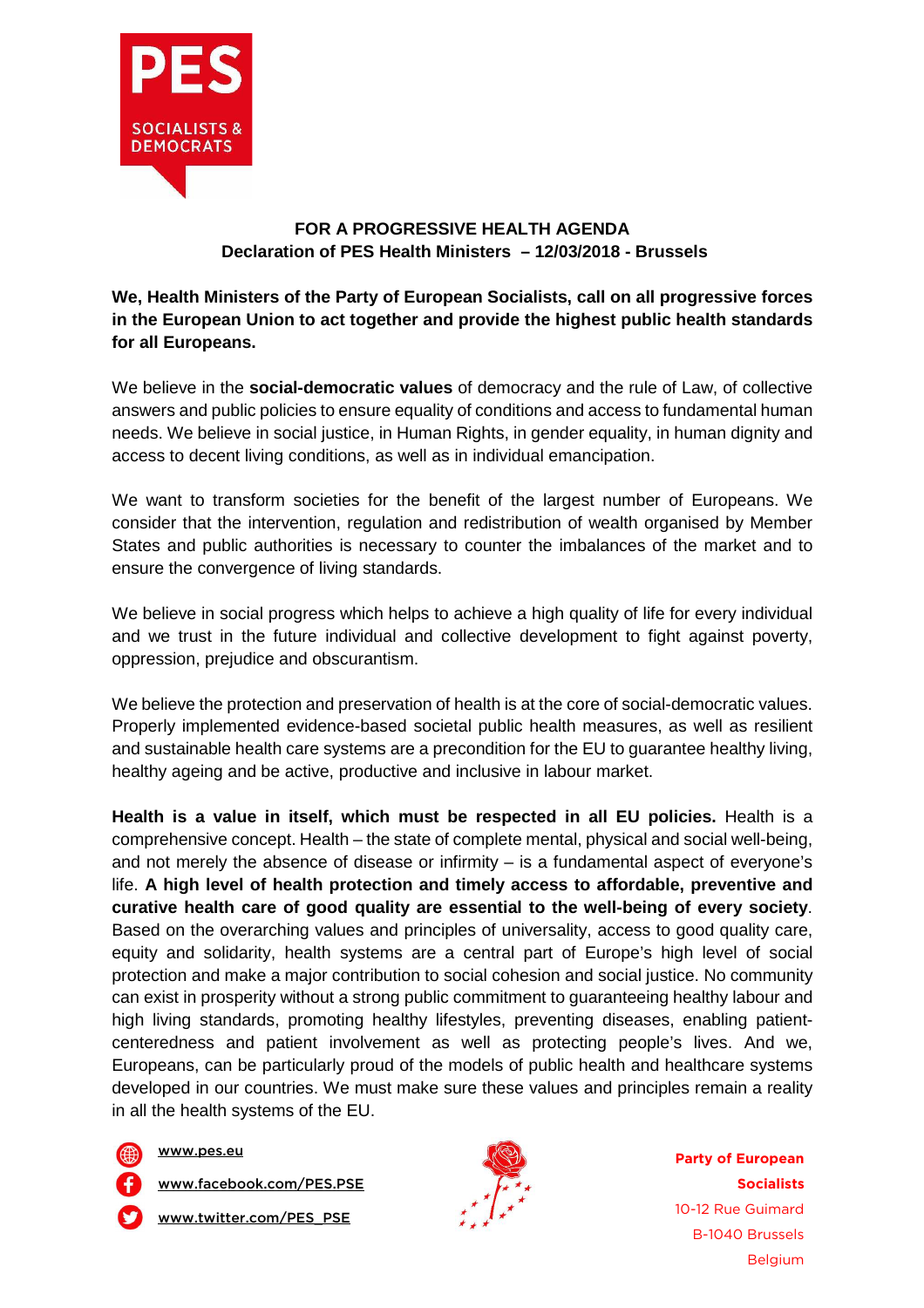We welcome the fact that the Commission **underlines the importance of timely access to affordable, preventive and curative health care of good quality** as one of 20 principles in the political commitment Recommendation for a European Pillar of Social Rights. As enshrined in the Lisbon Treaty, "A high level of human protection be ensured in the definition and implementation of all Union policies and activities". We call for action at the EU level and between Member States where there is a clear EU-added value to improve the condition of public health and healthcare systems in the long-term.

The right to timely access to affordable, preventive and curative health care of good quality are values embraced by European Socialists. Although we acknowledge that health services and medical care and cure are mainly falling within the competence of Member States, we encourage voluntary cooperation between Member States, with the support of the EU, whilst ensuring that the EU's actions fully respect the responsibilities of Member States for the definition of their health policy, organisation and delivery of health services and medical care as well as for the allocation of the resources assigned to them.

As progressives, we believe that it is particularly important to tackle the social, cultural, behavioural, economic and environmental determinants of health. Our health agenda should aim at contributing to attaining the Sustainable Development Goals (SDGs), including: zero hunger, no poverty and healthy living for all, universal health coverage of all ages. We should aim to ensure that all citizens have the opportunity to attain the same level of health and wellbeing and support Member States in reaching the goals.

**Our first priority must be to reduce health inequalities.** Social inequalities in health in the EU persist. Inequalities in health start with poverty, which means the poorer have less chances for a good state of mental, physical and social health – and more suffering. This is why we should first and foremost ensure proper healthy living conditions, notably at the working and living places and in the environment, and access to prevention. Special attention should be paid for children and adolescent's access to prevention and to timely medical treatments. In addition, people in economic hardship are also, when they are sick, 10 times more likely to have problems in gaining access to proper healthcare than more affluent people. The proportion of people in the lowest income group who cannot afford healthcare increased substantially between 2008 and 2014. Social inequalities in health exist because of inequalities in the conditions of daily life and the fundamental drivers that give rise to them: inequities in power, money and resources. This is why we call on the EU and Member States to give absolute priority to the fight against all forms of social inequality, for the benefit of our citizens' health. Healthy choice must be the easy choice in every area of people's activities, including nutrition, physical activity, labour and education conditions.

To reduce inequalities, we need indeed to pursue this goal throughout all our actions: by promoting adequate nutrition for children at risk of poverty, addressing health determinants such as unhealthy eating habits, alcohol misuse or tobacco which have a strong social gradient, and by promoting universal access to affordable healthcare at socially acceptable prices.

www.pes.eu

www.facebook.com/PES.PSE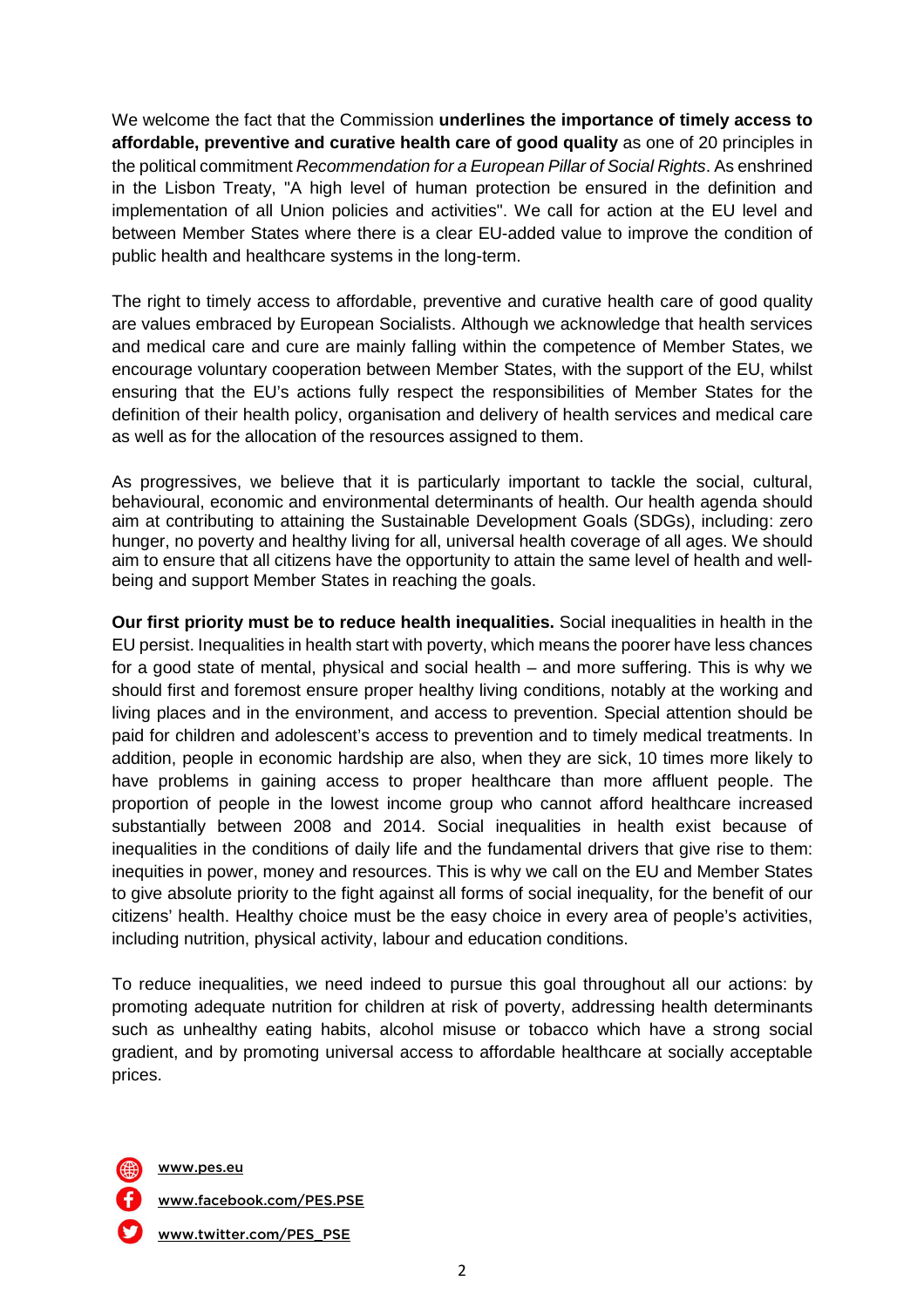**Secondly, we believe that public, affordable, sustainable and preventive systems of public health and healthcare are best equipped to deliver highest possible results for our citizens**. Cuts to public services during the last 'austerity decade' in many Member States have exposed vulnerable social groups to even greater health risks. We need to reverse this negative trend. We need to protect our public services and help them deliver highest quality services at affordable cost to all citizens, regardless of their material status. At the same time, we need to support progressive investment in health as a crucial asset to stimulate growth, jobs and a social-oriented economy. We need to highlight the economic dimension of the health sector: it drives innovation, provides jobs to highly qualified people, and generates growth. Investing in health pays off and needs to be calculated as an element of our macroeconomy policies.

**We should improve patients' access to medicines to help ensure all patients have timely access to innovative, high quality and affordable medicines everywhere in the EU**. Universal access - not only to medical treatment but also to preventive care and cure, in particular broad cancer screening programmes - is crucial. This should include health promotion and disease prevention. We need to stress the economic benefits of promoting good health to keep people healthy as they grow older. This leads to increased labour participation and to a reduction of premature, amenable and avoidable deaths and social costs. To preserve our European social model and social cohesion for future generations, we have the huge responsibility of making our health systems more effective, accessible and resilient.

**These broad priorities are the backbone of our progressive health agenda**. They need to be reflected in all our social policies, not only those directly addressing health issues. We want to act together to bring about a positive change for our societies. For this to happen, we need to be particularly active in the following areas:

- **Promoting the 'health in all policies' principle at EU and Member State levels. Agriculture, education, sport, marketing, urban planning, research, work place: all must play a part in creating healthier environments.** The individual's health depends on a sum of factors which are vastly influenced by public policies. We need to systematically approach health in a holistical way and make sure that public health effects are accounted for in new legislation at all levels and in all areas of policymaking. Social, economic, behavioural, cultural and environmental determinants of illhealth and health inequalities need to be explicitly tackled. In common EU Single Market, a lot of risk factors affect European's health by reducing our health resources, provoking different disorders and stimulating a growing number of chronic diseases. The only feasible way to combat such a massive threat in the area of public health is by implementing a policy mix, through population-level interventions, including taxation, marketing, advertisement restrictions, education. These population-level interventions must of course be based on science, on testing and on evidence gathering.
- **Ensuring better access to medicines and health technologies by supporting fair and transparent drug pricing policies.** Access to medicines is an essential part of a
- - www.pes.eu
	- www.facebook.com/PES.PSE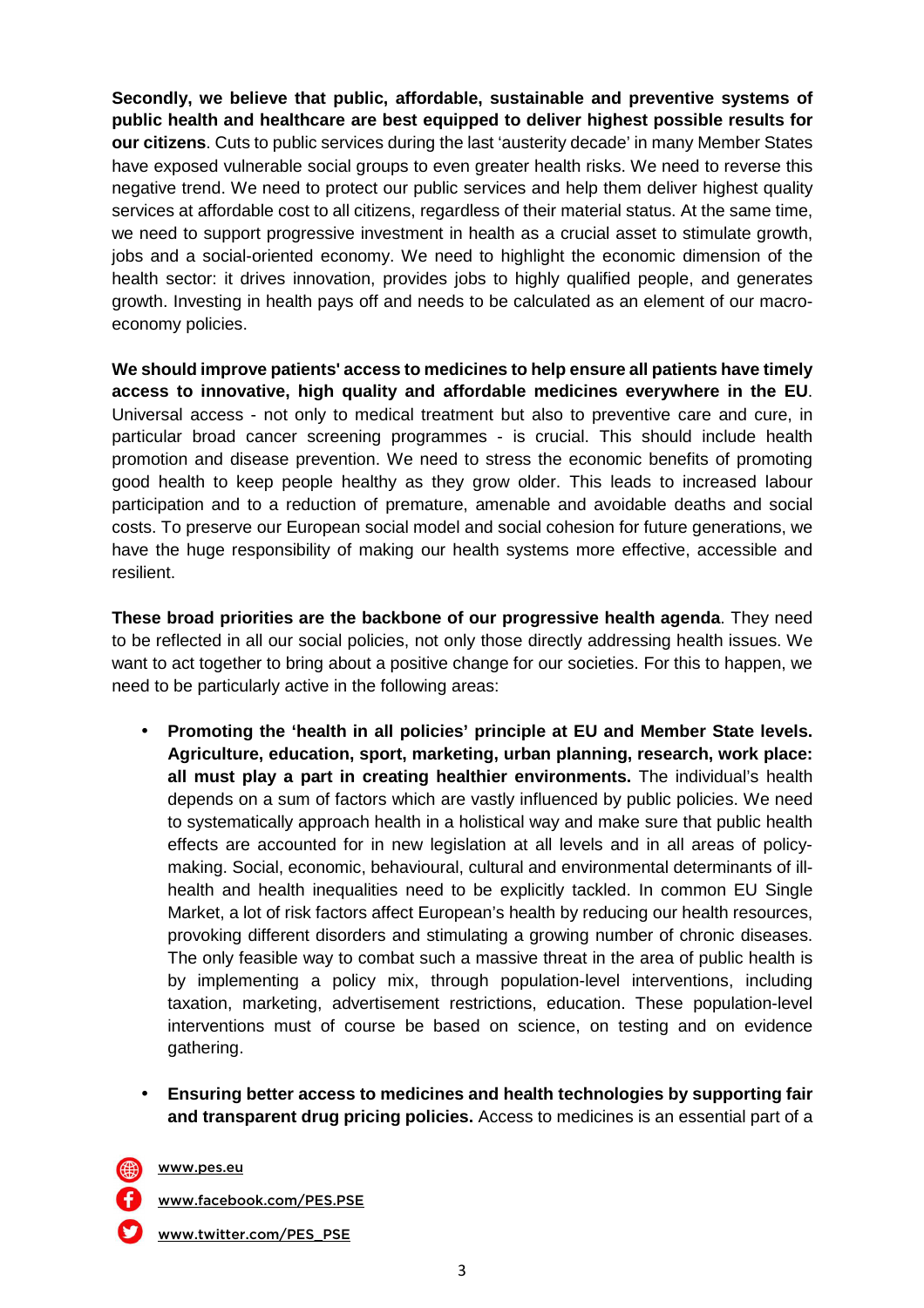modern healthcare system, and equitable access is necessary to ensure equity in care and in health. In recent decades, prices of new medicines have become a real obstacle to the needed treatment for many patients and they threaten the sustainability of health budgets. We have to review the pharmaceutical system to address the shortages of essential medicines, to move towards patient-driven research, and to improve transparency of research data and costs. We strongly advocate in favour of the introduction of a permanent health technology assessment mechanism at the EU level. Voluntary cooperation initiatives among Member States aiming to facilitate access to medicines can be of added value in this regard and should be encouraged.

- **Implementing a European Guarantee for children and youth.** More than 25% of children in the EU are at risk of poverty or social exclusion. We strongly support the PES European Youth Plan that calls for the establishment of a European Child Guarantee to provide all children at risk of poverty with adequate nutrition, free childand healthcare, and decent housing conditions. At the same time, we need concerted efforts to combat the rise of childhood obesity and overweight which is a major health challenge that widens health inequalities in Europe.
- **Bringing an end to communicable diseases.** Over 5 million people in the EU suffer from hepatitis C. Over 800 000 people need life-long treatment for HIV/AIDS, and 30,000 people become infected every year. The latest figures show increases in HIV across the all over Europe: from Cyprus and Malta to Germany, Ireland, or Lithuania. HIV, TB and Hepatitis are closely related - hence the sustainable development target on addressing the three diseases together - and we must act more strongly on reaching out to vulnerable people, for example by decriminalising and de-stigmatising drug consumption. To succeed in combating this alarming trend, we need to combine health instruments with social instruments and work together across health, social, and education policies.
- **Supporting citizens' empowerment and measures to prevent chronic diseases and address mental health.** We must create the conditions to ensure that the healthy choice is the easy choice, for instance by ensuring that healthy food and sports facilities are accessible and affordable to everybody. We also need greater efforts on citizens' empowerment, to enable citizens to monitor their own health.
- **Improving access to vaccination for all children.** In the fight against communicable diseases, improving vaccination coverage is a particularly important priority. It is unacceptable that children in Europe are dying of measles because they are not vaccinated, and that more and more people are dying of seasonal influenza. A common work is crucial to ensure that vaccination programmes are effective and that a high vaccination coverage is reached.
- **Harnessing digital innovation to support health policy goals and citizens' empowerment.** The digitalisation of our society brings new challenges but also opportunities for the health sector. Technological innovation is a tool that can make the lives of people, companies and governments easier. In the same way, the free
- www.pes.eu

www.facebook.com/PES.PSE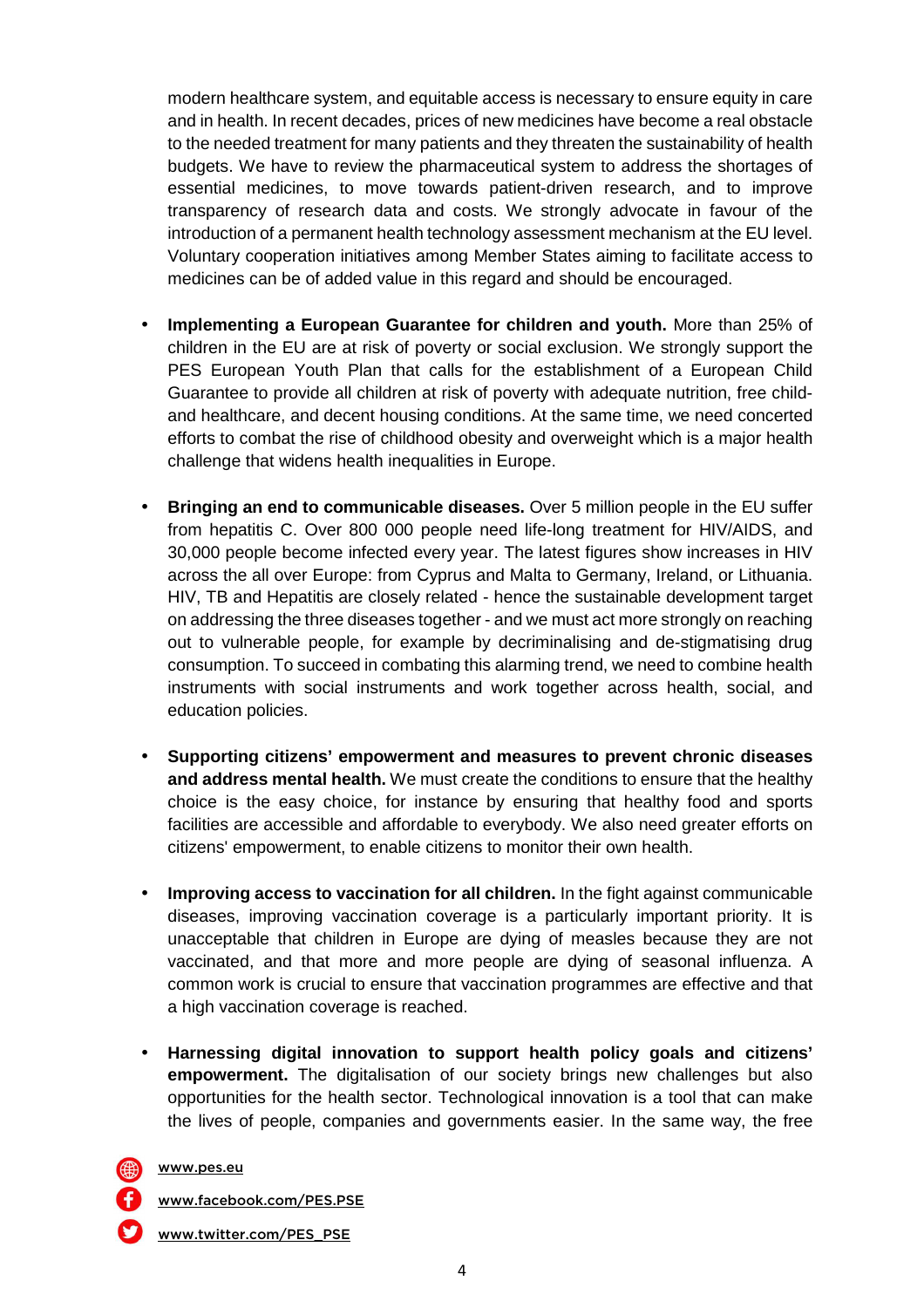movement of data concerns all European policies and fundamental freedoms. More particularly as regards the sensitive category of health data, we need to find ways to use those data in a secure way and in the interest of our individual and collective benefit. Innovation in healthcare through better use of data and digital technologies should support the overall health policy goals so that people would are healthier and that the health system would are sustainable, citizen-centred and transparent. **We also support strongly the recently launched European Reference Networks** which will facilitate the access of patients with rare or low prevalence complex diseases to highly specialised care. We need to make sure that the networks bring benefits to patients.

- **Ensuring access to sexual and reproductive health and rights**. To ensure fundamental rights of women to sexual and reproductive health are respected we must in the first-place fight against sexual and gender-based violence, and promote women's, children's, and adolescent's access to health and healthcare. Apart from harming women's rights, restrictions to women's rights also have grave repercussions for programmes combating HIV, and those promoting mental and child health. We call on all progressives to take a firm stance that these rights must be respected without exception.
- **Tackling at EU level the main risk factors of preventable diseases, such as smoking, the lack of physical activity, unbalanced diets, for instance due to excess intake of sugar or trans-fats, as to unbalanced diets and nutrition policy, we must progress much further in the area of the reformulation of food products.** By contributing to remove excess sugars, salt and fat from the products that are bought every day by European consumers, we are providing real value to citizens. We believe that food reformulation can help Europeans to adopt healthier diets and get closer to the recommended intake levels of nutrients. We should be very attentive and ensure that companies selling food products in the EU and beyond are really delivering on the implementation of their targets
- **Tackling at EU level another specific main risk factors of preventable diseases, such as the harmful use of alcohol.** Europe is the heaviest drinking region of the world with the average consumption level almost twice as high as a world average. The harm caused by alcohol is also the highest in the world, whether as alcohol-related health conditions, or as a cost to society caused by crime, violence, reduced ability to work, or harm to children and families. There is a growing demand for coordination and cooperation on the issues of alcohol and health as several problems are not easily solved at a national level. Most of the effective tools to reduce alcohol consumption are in the hands of the Member States. However, Member States' efforts to introduce measures to protect public health can be diluted by exposure to cross-border advertising, including on-line advertising, and cross-border trade, including on-line sales. Therefore, we call on enhanced cooperation of the EU and Member States especially with regard to cross-border advertising, labelling and trading of alcoholic beverages. We need a health dimension in all policies, engaging other ministerial councils, to defend health concerns.

www.pes.eu

www.facebook.com/PES.PSE